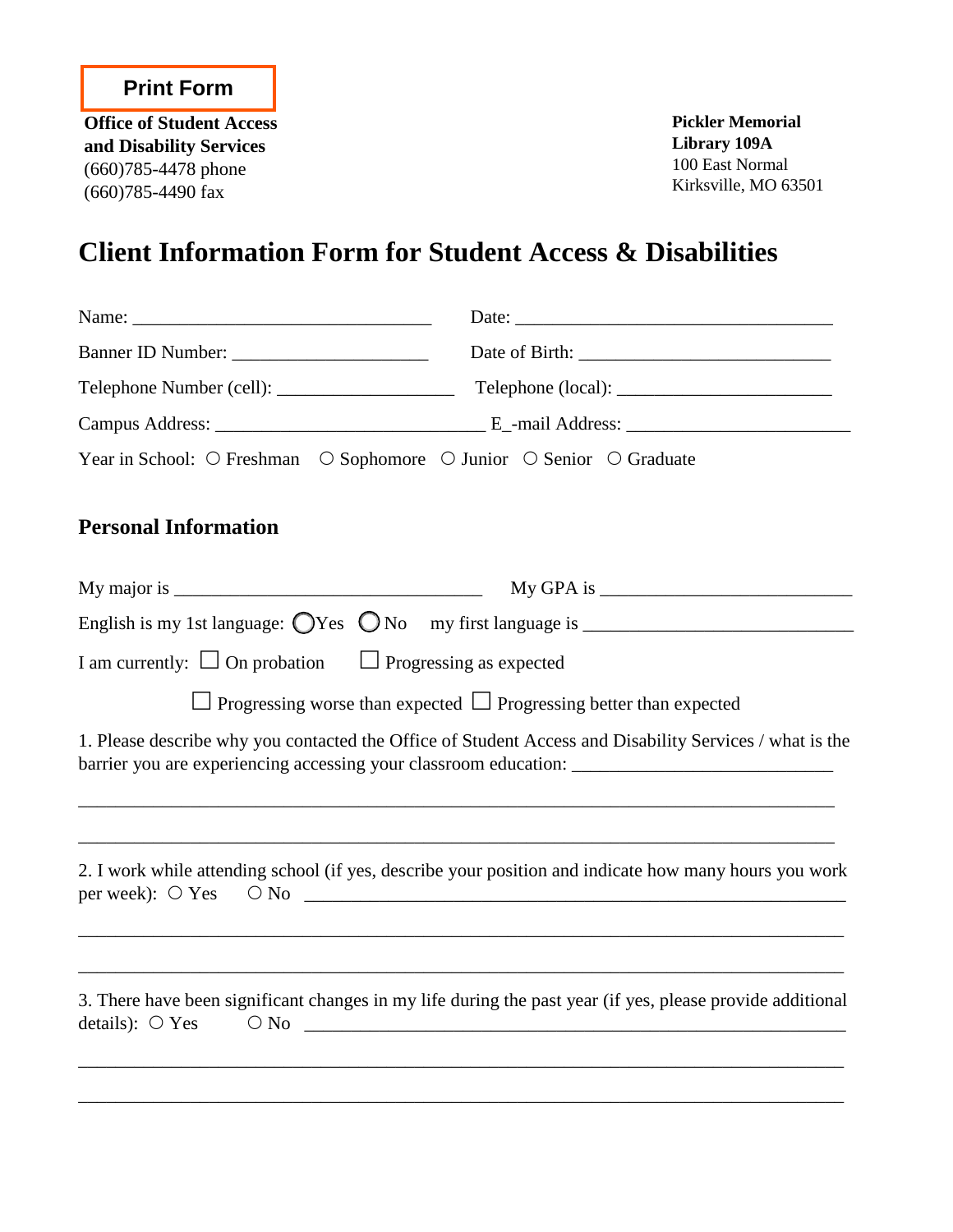### **Educational Information**

|        | 1. Have you ever repeated a grade? $\circ$ Yes $\circ$ No                                                                                                              |                | if yes, please list the grade(s) $\frac{1}{\sqrt{2\pi}}$ |            |
|--------|------------------------------------------------------------------------------------------------------------------------------------------------------------------------|----------------|----------------------------------------------------------|------------|
|        |                                                                                                                                                                        |                |                                                          |            |
|        | 3. Have you ever been enrolled in any special education or remedial classes in elementary, middle, or high<br>school (if yes, please describe)? $\circ$ Yes $\circ$ No |                |                                                          |            |
|        | 4. Have you received accommodations or special services at a high school, college or university (if yes,<br>please describe)? $\circ$ Yes $\circ$ No                   |                |                                                          |            |
|        | 5. If you have not received accommodations previously, what accommodations are you requesting to                                                                       |                |                                                          |            |
|        |                                                                                                                                                                        |                |                                                          |            |
|        |                                                                                                                                                                        |                |                                                          |            |
|        | 8. List the high schools and colleges you have previously attended:                                                                                                    |                |                                                          |            |
| School | City                                                                                                                                                                   | Dates Attended | Degree Earned                                            | <b>GPA</b> |

| School | City | <b>Dates Attended</b> | Degree Earned | <b>GPA</b> |
|--------|------|-----------------------|---------------|------------|
|        |      |                       |               |            |
|        |      |                       |               |            |
|        |      |                       |               |            |

9. ACT/SAT Scores: \_\_\_\_\_\_\_\_\_\_\_\_\_\_\_ Graduate Test Scores (GRE, GMAT, etc.): \_\_\_\_\_\_\_\_\_\_\_\_\_\_\_\_\_\_\_\_\_\_\_\_\_

#### **History and Nature of Disability**

1. Have you ever been diagnosed with a learning disability? Yes No If yes, when? \_\_\_\_\_\_\_\_\_\_\_

2. Describe your learning difficulties or academic challenges and accommodations that have helped in the past: \_\_\_\_\_\_\_\_\_\_\_\_\_\_\_\_\_\_\_\_\_\_\_\_\_\_\_\_\_\_\_\_\_\_\_\_\_\_\_\_\_\_\_\_\_\_\_\_\_\_\_\_\_\_\_\_\_\_\_\_\_\_\_\_\_\_\_\_\_\_\_\_\_\_\_\_\_\_\_\_

\_\_\_\_\_\_\_\_\_\_\_\_\_\_\_\_\_\_\_\_\_\_\_\_\_\_\_\_\_\_\_\_\_\_\_\_\_\_\_\_\_\_\_\_\_\_\_\_\_\_\_\_\_\_\_\_\_\_\_\_\_\_\_\_\_\_\_\_\_\_\_\_\_\_\_\_\_\_\_\_\_\_\_\_\_

\_\_\_\_\_\_\_\_\_\_\_\_\_\_\_\_\_\_\_\_\_\_\_\_\_\_\_\_\_\_\_\_\_\_\_\_\_\_\_\_\_\_\_\_\_\_\_\_\_\_\_\_\_\_\_\_\_\_\_\_\_\_\_\_\_\_\_\_\_\_\_\_\_\_\_\_\_\_\_\_\_\_\_\_\_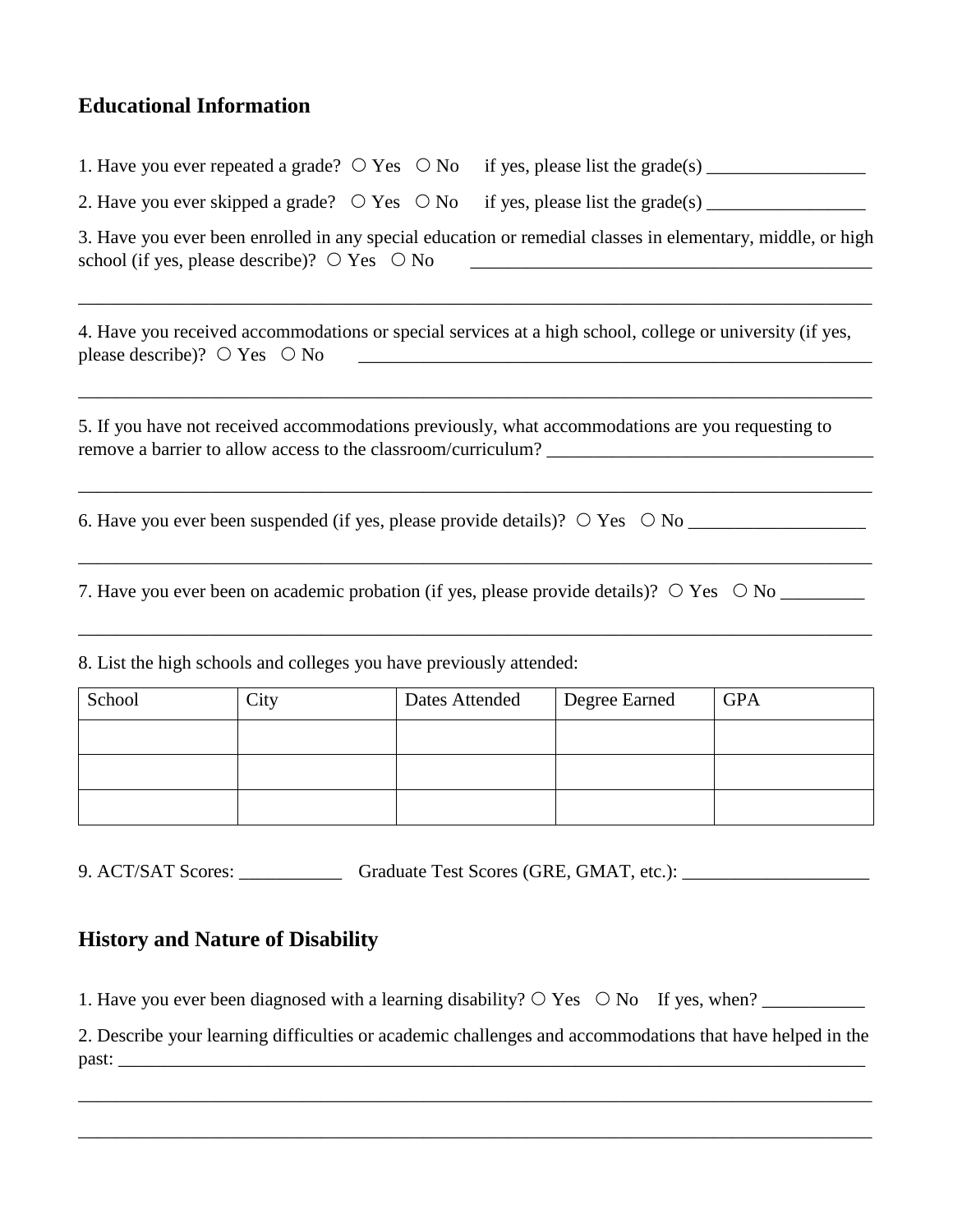| 3. Indicate the area(s) in which you experience academic difficulty:                                                |
|---------------------------------------------------------------------------------------------------------------------|
| $\Box$ Reading $\Box$ Writing $\Box$ Mathematics $\Box$ Spelling $\Box$ Note taking $\Box$ Handwriting $\Box$ Other |
|                                                                                                                     |
|                                                                                                                     |
| 4. Describe any difficulties you experience concentrating or paying attention: _____________________                |
| 5. Indicate the area(s) in which you experience difficulty:                                                         |
| $\Box$ Memory $\Box$ Organization $\Box$ Time Management $\Box$ Planning $\Box$ Initiating Tasks $\Box$ Other       |
|                                                                                                                     |
|                                                                                                                     |
|                                                                                                                     |
| 7. On average, how many hours per week do you study?                                                                |
| O Less than 10 $\circ$ 10-15 $\circ$ 15-20 $\circ$ 20-25 $\circ$ 25-30 $\circ$ 30-35<br>O More than 35              |
| 8. How would you rate your study skills?<br>$\circ$ Below average $\circ$ Average $\circ$ Above average             |
| 9. How much effort do you put into studying? $\circ$ Below average $\circ$ Average $\circ$ Above average            |
| 10. Do you believe there is room for improvement in your class attendance? $\circ$ Yes<br>$\bigcirc$ No             |
| 11. Please describe other demands on your time (such as internships, family, activities, athletics,                 |
|                                                                                                                     |
|                                                                                                                     |

#### **Family Educational History**

1. Has anyone in your family been diagnosed with a learning disability (if yes, please provide details)?

 $\bigcirc$  Yes  $\bigcirc$  No

2. Has anyone in your family been diagnosed with ADD or ADHD (if yes, please provide details)?

 $\bigcirc$  Yes  $\bigcirc$  No  $\qquad \qquad$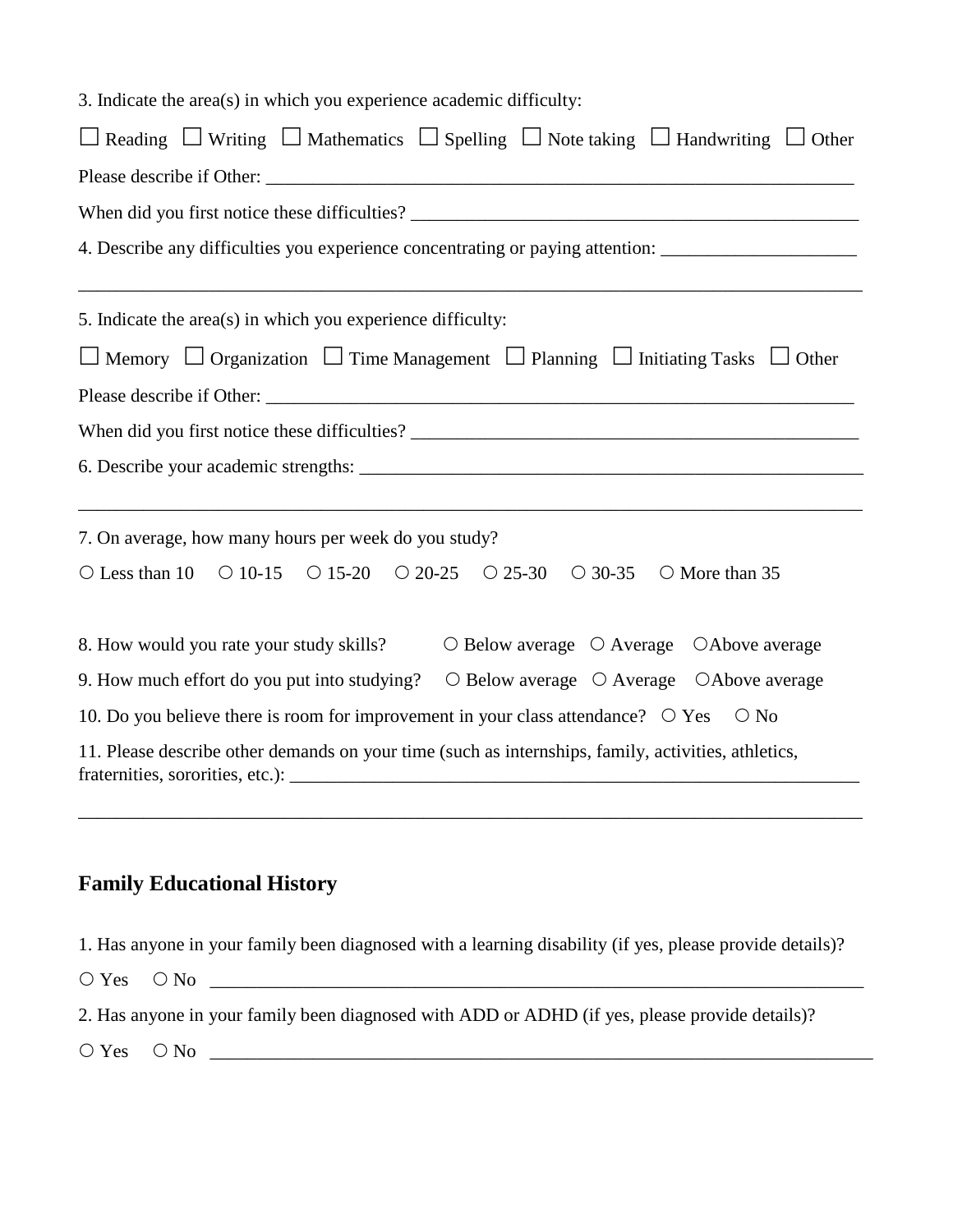3. Please list the education levels and occupations of your parents and siblings:

|           | <b>Highest Education Level</b> | <b>Current Occupation</b> |
|-----------|--------------------------------|---------------------------|
| Mother    |                                |                           |
| Father    |                                |                           |
| Sibling 1 |                                |                           |
| Sibling 2 |                                |                           |
| Sibling 3 |                                |                           |

## **Medical History**

| 1. To your knowledge, did you experience any trauma or complications at birth (if yes, please provide                                                                                                                                     |
|-------------------------------------------------------------------------------------------------------------------------------------------------------------------------------------------------------------------------------------------|
| 2. Did you have any major childhood illnesses, diseases, or surgeries (if yes, please provide details)?<br>$O_{Yes}$ $O_{No}$ $\qquad \qquad$                                                                                             |
| ,我们也不能在这里的人,我们也不能在这里的人,我们也不能在这里的人,我们也不能在这里的人,我们也不能在这里的人,我们也不能在这里的人,我们也不能在这里的人,我们也<br>3. Have you ever been diagnosed with a psychiatric disorder (if yes, please provide details)?<br>$O_{Yes}$ $O_{No}$ $\qquad \qquad$                  |
| 4. Have you in the past or are you currently receiving formal counseling (if yes, please provide details)?<br>$O_{Yes}$ $O_{No}$ $\_\_$                                                                                                   |
| 5. Have you ever experienced head trauma and/or lost consciousness (if yes, please provide details)?<br>$O$ $Y$ es $O$ $NO$ $1$                                                                                                           |
| ,我们也不能在这里的时候,我们也不能在这里的时候,我们也不能在这里的时候,我们也不能会在这里的时候,我们也不能会在这里的时候,我们也不能会在这里的时候,我们也不<br>6. Have you ever had a seizure (if yes, please provide details)?<br>$O$ Yes $O$ No $\_\_\_\_\_\_\_\_\_\_\_\_\_\_\_\_\_\_\_\_\_\_\_\_\_\_\_\_\_\_\_\_$ |

\_\_\_\_\_\_\_\_\_\_\_\_\_\_\_\_\_\_\_\_\_\_\_\_\_\_\_\_\_\_\_\_\_\_\_\_\_\_\_\_\_\_\_\_\_\_\_\_\_\_\_\_\_\_\_\_\_\_\_\_\_\_\_\_\_\_\_\_\_\_\_\_\_\_\_\_\_\_\_\_\_\_\_\_\_